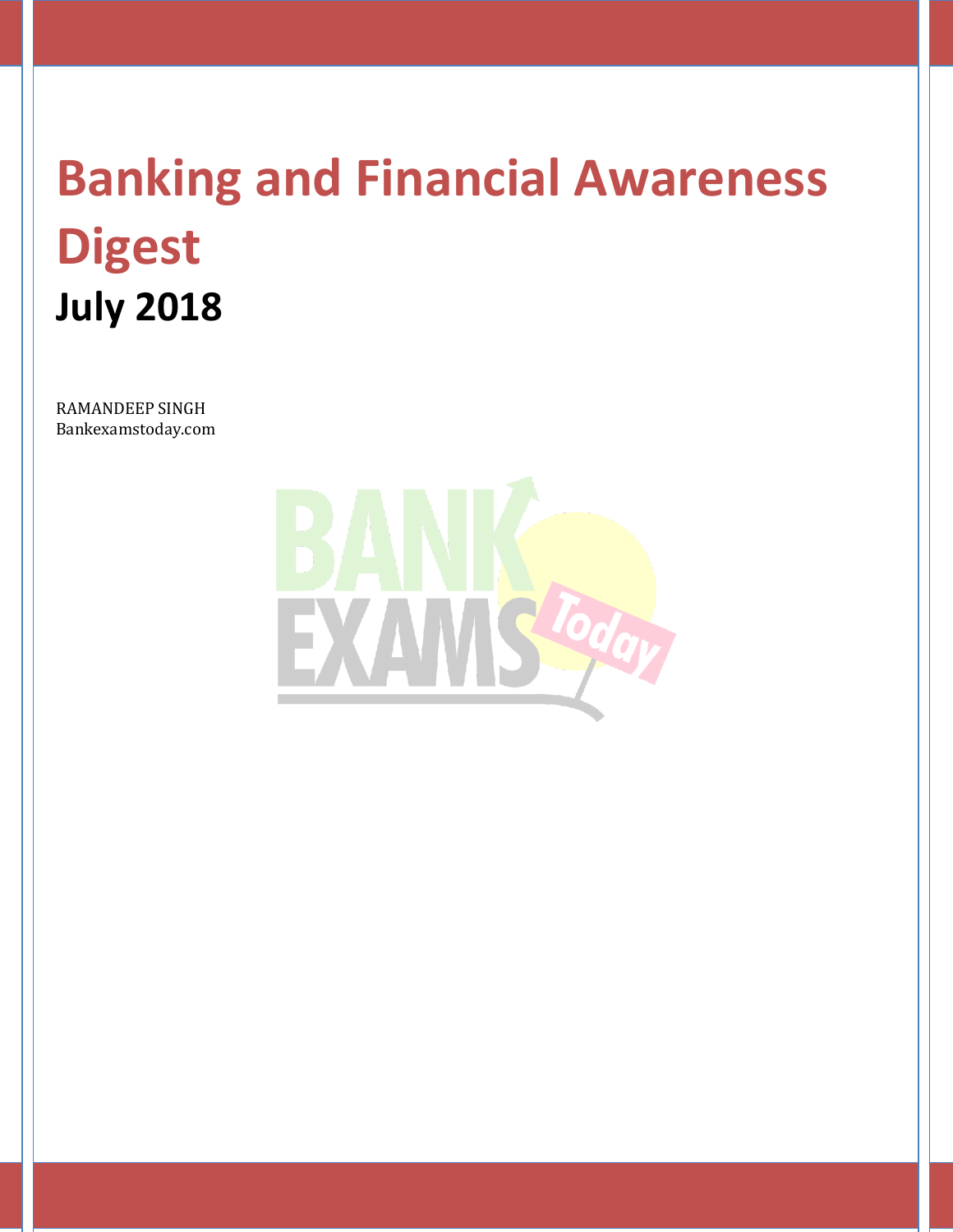## **CONTENTS**

| LIC (Life Insurance Corporation) gets IRDAI's (Insurance Regulatory and Development Authority) nod to buy stake in |  |
|--------------------------------------------------------------------------------------------------------------------|--|
|                                                                                                                    |  |
|                                                                                                                    |  |
| World Bank arm International Finance Corporation (IFC) invests \$100 mn in Mahindra & Mahindra Financial Services  |  |
|                                                                                                                    |  |
| ADB (Asian Development Bank) approves USD 503 mn loan agreement for lining project of the Son canal in Bihar  5    |  |
|                                                                                                                    |  |
|                                                                                                                    |  |
|                                                                                                                    |  |
|                                                                                                                    |  |
| Proposal by Delhi-Mumbai Industrial Corridor (DICDL) to allow partnership of AAI & Gujarat government for Rs. 2000 |  |
|                                                                                                                    |  |
|                                                                                                                    |  |
|                                                                                                                    |  |
|                                                                                                                    |  |
|                                                                                                                    |  |
|                                                                                                                    |  |
|                                                                                                                    |  |
|                                                                                                                    |  |
|                                                                                                                    |  |
|                                                                                                                    |  |
|                                                                                                                    |  |
| IRDAI has constituted a 16-member committee to monitor third party pricing and premium rates 10                    |  |
|                                                                                                                    |  |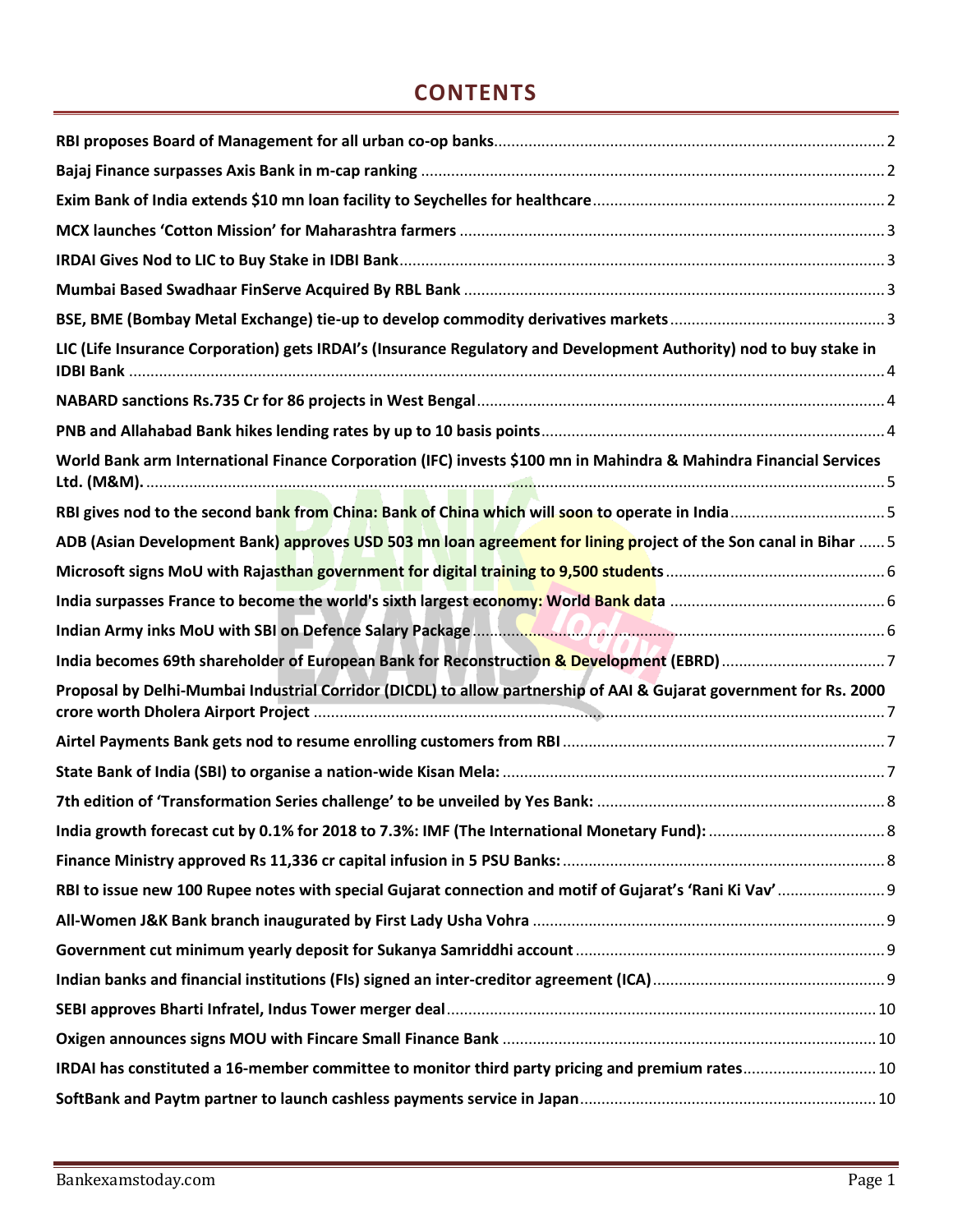## **MONTHLY BANKING AND FINANCIAL A W A R EN ES S : J ULY 2 0 1 8**

## <span id="page-2-0"></span>**RBI PROPOSES BOARD OF MANAGEMENT FOR ALL URBAN CO-OP BANKS**

- It was recommended by the committee headed by former deputy governor of RBI R Gandhi.
- For protecting the interests of depositors, overcome constraints imposed by dual regulation.
- Objective is to oversee daily business operations.
- Opening of new branches and expansion of area of operation also allowed only for UCBs that have made such a provision in their law.
- Also The board of management may be appointed by the board of directors.
- <span id="page-2-1"></span> Key responsibilities of Board of Management will include credit management, risk management and liquidity management.

#### **BAJAJ FINANCE SURPASSES AXIS BANK IN M-CAP RANKING**

- According to BSE It was a surge of 3%.
- Bajaj Finance stood at number 6th position in overall market-cap ranking.
- The m-cap of Bajaj Finance was of Rs 1,345.85 billion and for Axis Bank was Rs. 1,340.18 billion.
- **Bajaj Finance:**
	- o Headquarter Pune.
- **Axis Bank:**
	- o CEO and Managing Director: Shikha Sharma.
	- o Headquarter Mumbai.
	- o Tagline Badhti ka Naam Zindagi.

## <span id="page-2-2"></span>**EXIM BANK OF INDIA EXTENDS \$10 MN LOAN FACILITY TO SEYCHELLES FOR HEALTHCARE**

- It is for healthcare and procurement of goods and projects.
- It is the first tranche of the \$50 million sanctioned by the Exim Bank
- **EXIM Bank:**
	- o CEO Shri Yaduvendra Mathur.
	- o Headquarter Mumbai.
- **Seychelles:**
	- o Capital Victoria.
	- o Currency Seychellois rupee.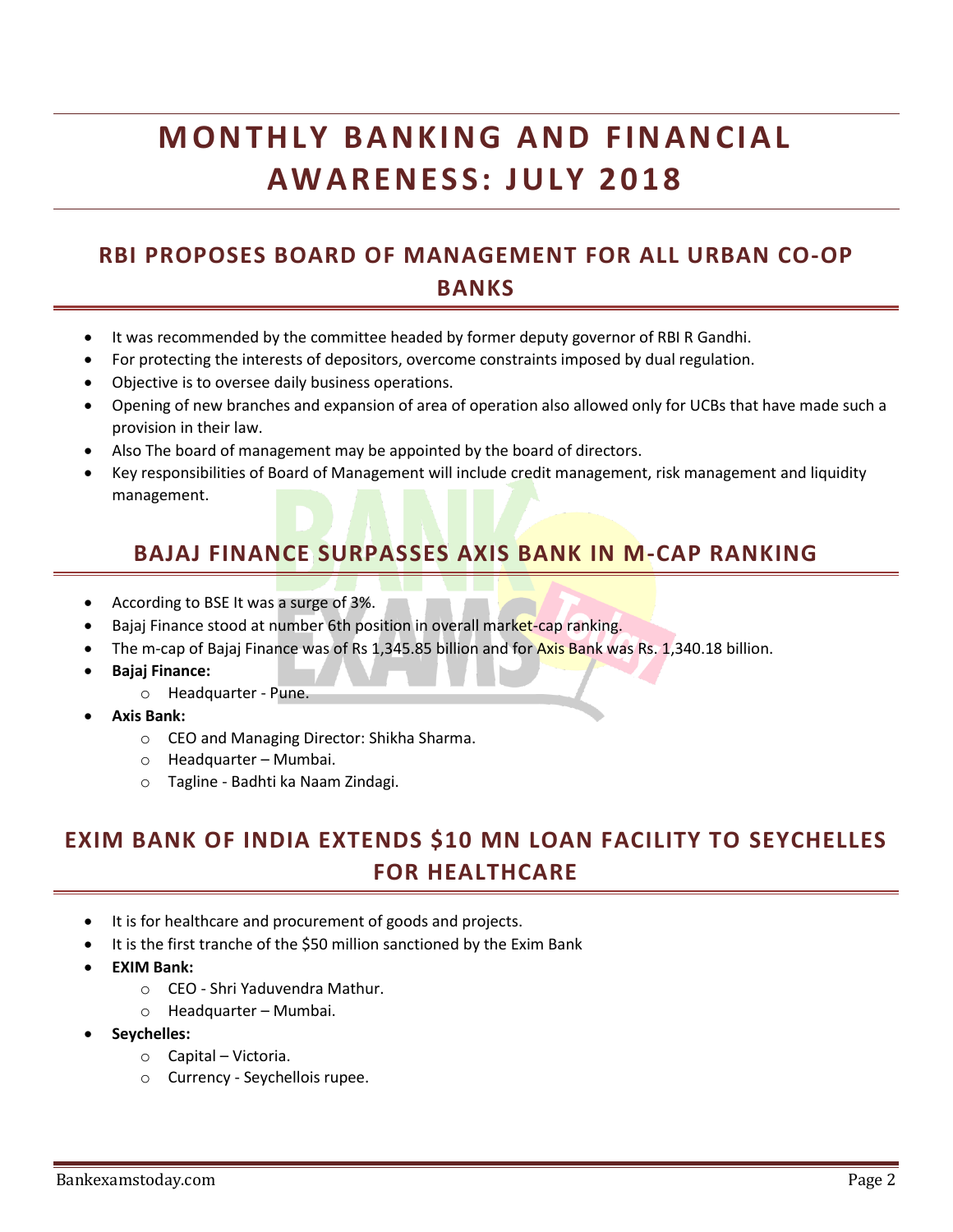#### <span id="page-3-0"></span>**MCX LAUNCHES 'COTTON MISSION' FOR MAHARASHTRA FARMERS**

- It creates a value chain with final market linkages for thousands of cotton farmers in Vidarbha. Also it will support the farmers' in their upliftment and contribute to doubling their incomes by 2022.
- Partners for this project are Agriculture department, Farmer Producer Organisations for connecting MCX's organised market network for capacity building.
- **Multi Commodity Exchange:**
	- o CEO: Mrugank M. Paranjape
	- o Headquarters: Mumbai

#### **IRDAI GIVES NOD TO LIC TO BUY STAKE IN IDBI BANK**

- <span id="page-3-1"></span> Under this, LIC can raise its stake in the public sector bank to 51 per cent, by injecting ₹10,000-13,000 crore in the debt-ridden lender.
- It will help increase its share of business through the bancassurance route.
- **Insurance Regulatory and Development Authority**
	- o Founded: 1999
	- o Sector: Insurance
	- o Headquarters: Hyderabad
- **Life Insurance Corporation of India**
	- o Headquarters: Mumbai
	- o Founder: Government of India
	- o Founded: 1 September 1956.

## <span id="page-3-2"></span>**MUMBAI BASED SWADHAAR FINSERVE ACQUIRED BY RBL BANK**

- It has raised its stake in Swadhaar Finserve Pvt. Ltd from 60.48% to 100%.
- The Swadhaar FinServe started operations as a non-banking finance company in 2008.
- **RBL Bank**
	- o Headquarters: Mumbai,
	- o MD & CEO: Vishwavir Ahuja,
	- o Founded: August 1943.

## <span id="page-3-3"></span>**BSE, BME (BOMBAY METAL EXCHANGE) TIE-UP TO DEVELOP COMMODITY DERIVATIVES MARKETS**

- It is for the growth and systematic development of commodity derivatives markets in the non-ferrous metals complex like aluminium, copper, zinc, nickel and lead among others.
- Also work jointly on initiatives to deepen the understanding of commodity market among stakeholders.
- Also this tie up will help in launching new and innovative products, adding more value to the existing commodities value chain and ecosystem.
- **The Bombay Stock Exchange**
	- o CEO: Ashish Chauhan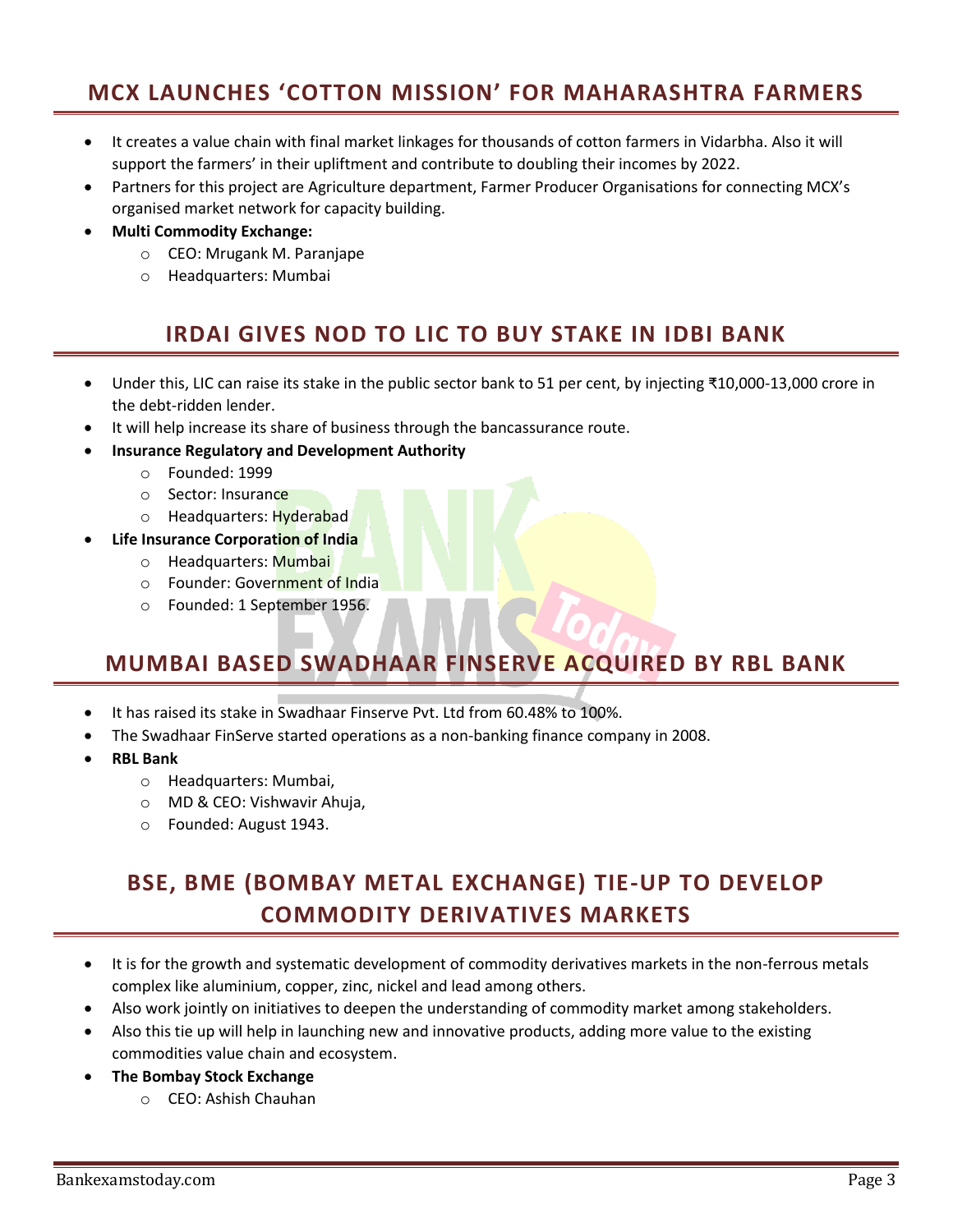- o It is Asia's first stock exchange.
- o Founded: 9 July 1875.
- **Bombay Metal Exchange (BME)**
	- o President: Rikab V.Mehta

## <span id="page-4-0"></span>**LIC (LIFE INSURANCE CORPORATION) GETS IRDAI'S (INSURANCE REGULATORY AND DEVELOPMENT AUTHORITY) NOD TO BUY STAKE IN IDBI BANK**

- IRDAI approved LIC's proposal to hike its stake to 51 per cent in IDBI Bank from 10.8 per cent. Also it is expected to infuse Rs 13,000 crore into IDBI Bank.
- It will boost business through the bancassurance channel.
- This deal will save the government from having to infuse more funds into IDBI Bank.
- the permission is bringing down its holding to 15 per cent in future.
- **Life Insurance Corporation**
	- o Headquarters: Mumbai
	- o Founded: 1 September 1956
	- o Owner: Government of India
- **Insurance Regulatory and Development Authority**
	- o Founded: 1999
	- o Headquarters: Hyderabad
	- o Agency executive: Subhash Chandra Khuntia (Chairman)

## <span id="page-4-1"></span>**NABARD SANCTIONS RS.735 CR FOR 86 PROJECTS IN WEST BENGAL**

- NABARD sanctioned this under Rural Infrastructure Development Fund(RIDF)
- For facilitating the execution of 86 projects in which 6 solar power, 1 medium irrigation, 5 minor irrigation and 12 flood protection projects, 57 projects for the widening and strengthening of roads and 5 rural bridges are included.
- the solar power projects would generate 88.61 MU of green energy per annum.
- **National Bank for Agriculture and Rural Development**
	- o Founded: 12 July 1982
	- o Headquarters: Mumbai
	- o Agency executive: Harsh Kumar Bhanwala (Chairman)

## <span id="page-4-2"></span>**PNB AND ALLAHABAD BANK HIKES LENDING RATES BY UP TO 10 BASIS POINTS**

- This will be effective from July 1,2018.
- The bank raised the marginal cost of funds-based lending rate for select tenors by 0.05-0.10 per cent.
- Also it has decided to revise the marginal cost of funds based lending rate (MCLR) with effect from July 1, 2018
- **Punjab National Bank:**
	- o CEO: Sunil Mehta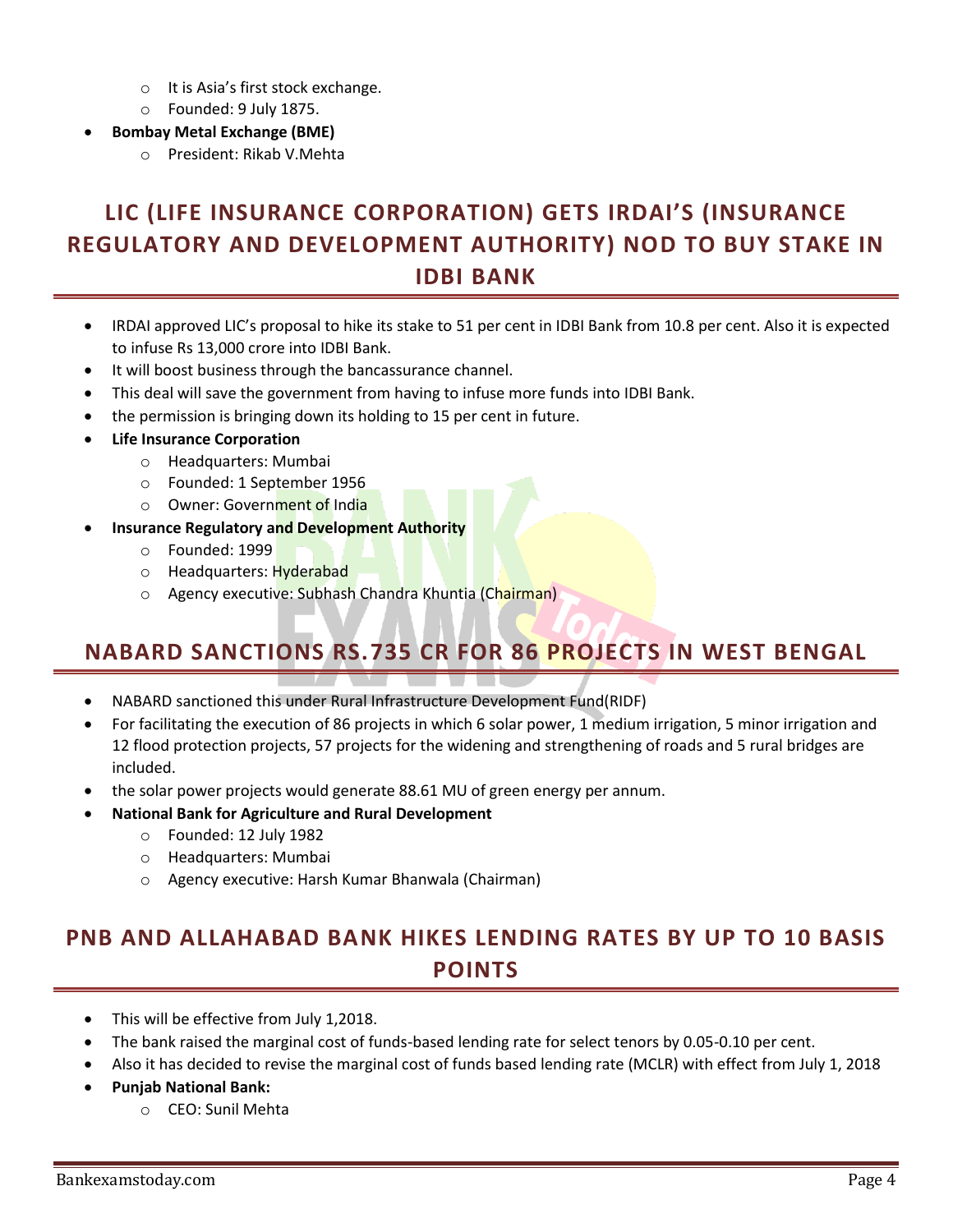- o Tagline: The Name you can bank upon
- o Headquarters: New Delhi

#### **Allahabad Bank:**

- o CEO: Usha Ananthasubramanian (6 May 2017–13 Aug 2018)
- o Founded: 24 April 1865
- o Tagline: A tradition of Trust.
- o Headquarters: Kolkata.

## <span id="page-5-0"></span>**WORLD BANK ARM INTERNATIONAL FINANCE CORPORATION (IFC) INVESTS \$100 MN IN MAHINDRA & MAHINDRA FINANCIAL SERVICES LTD. (M&M).**

- This is for giving financial assistance to small and medium enterprises and enhance financial support towards tractor finance.
- This investment will also help to achieve the Prime Minister's vision of doubling farmer's income by 2022.
- **International Finance Corporation**
	- o Headquarters: Washington D.C., US.
	- o Founded: 20 Jul<mark>y 1956.</mark>
	- o Parent organization: World Bank
	- o Member Countries: 184 countries
	- o CEO: Philippe Le Houerou.

## <span id="page-5-1"></span>**RBI GIVES NOD TO THE SECOND BANK FROM CHINA: BANK OF CHINA WHICH WILL SOON TO OPERATE IN INDIA**

- This had been one of the commitments made by India during a meeting of the SCO summit in Chinese city of Qingdao, between Narendra Modi and Xi Jinping.
- It comes after China agreed to relax tariffs on non-Basmati rice, sugar and other commodities from India.

## <span id="page-5-2"></span>**ADB (ASIAN DEVELOPMENT BANK) APPROVES USD 503 MN LOAN AGREEMENT FOR LINING PROJECT OF THE SON CANAL IN BIHAR**

- Union Minister of State (IC) for Power and New & Renewable Energy Shri R.K Singh took a meeting, with the officials from ADB (Asian Development Bank) and Finance Ministry to review the progress of this project.
- Out of USD 503 million (Rs 3272.49 crore), USD 352 million is being provided by ADB.
- it benefits to the agriculture sector of Shahabad Bhojpur region of Bihar.
- **Asian Development Bank:**
	- o Headquarters: Manila, Philippines
	- o President: Takehiko Nakao
	- o Founded: 19 December 1966
	- o Membership: 67 countries
- **Bihar:**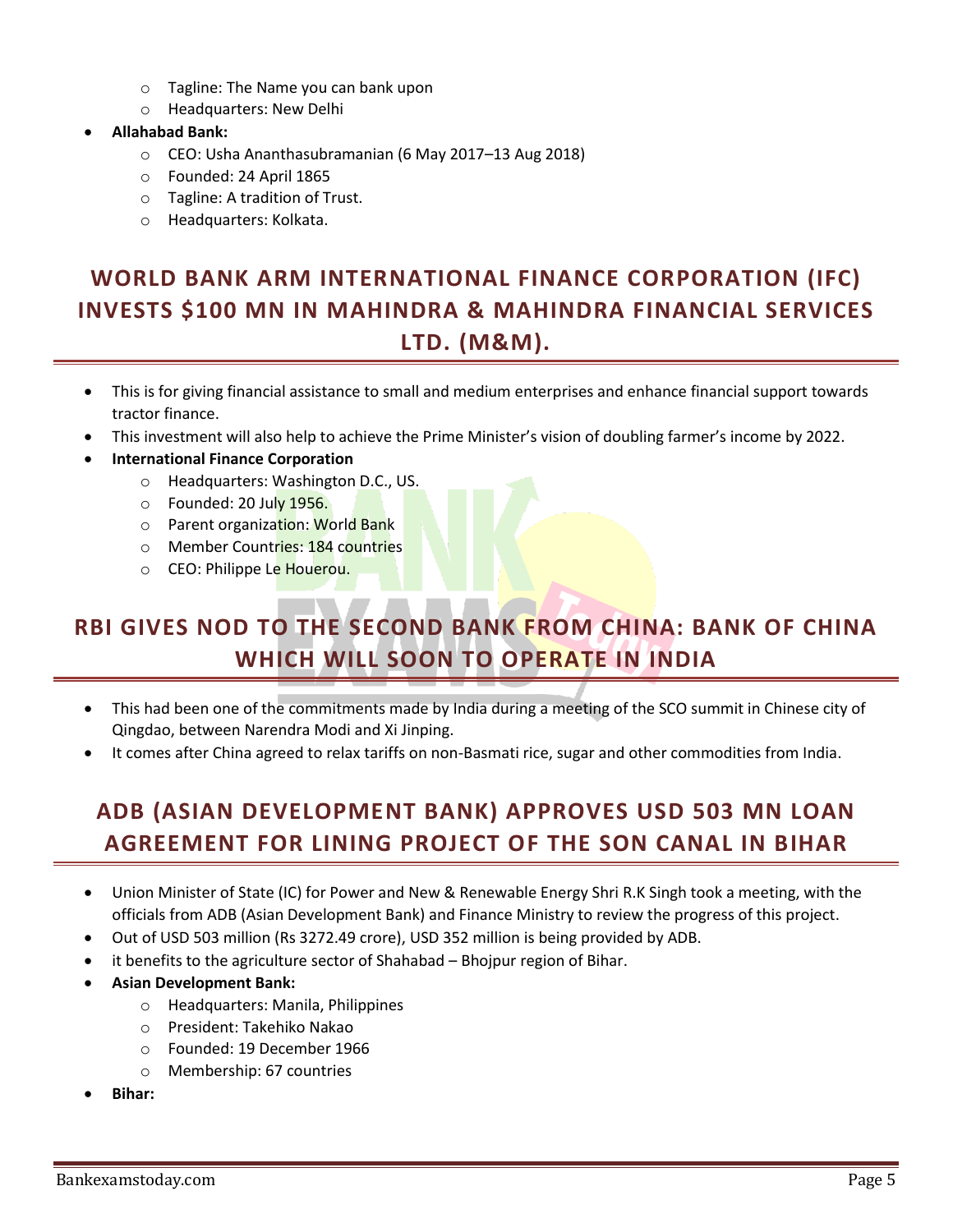- o Capital: Patna
- o Chief minister: Nitish Kumar
- o Governor: Satya Pal Malik

### <span id="page-6-0"></span>**MICROSOFT SIGNS MOU WITH RAJASTHAN GOVERNMENT FOR DIGITAL TRAINING TO 9,500 STUDENTS**

- This agreement will the enhancement of digital learning and capacity building of college.
- signed for one year.
- The company will run MS office specialist training programme in 50 government colleges.
- Microsoft will also train educators from government colleges through the Microsoft Innovative Educator Programme.
- **UNESCO (The United Nations Educational, Scientific and Cultural Organization)**
	- o Headquarters: Paris, France
	- o Head: Audrey Azoulay
	- o Founded: 16 November 1945, London, United Kingdom.

## <span id="page-6-1"></span>**INDIA SURPASSES FRANCE TO BECOME THE WORLD'S SIXTH LARGEST ECONOMY: WORLD BANK DATA**

- India has recorded a GDP of USD 2,597,491 million, followed by USD 2,582,501 of France.
- World Bank has predicted the GDP of India in FY2019 to be 7.3%.
- The world's largest economy is US, with a size of USD 19.39 trillion, followed by China (USD 12.23 trillion)
- Japan (USD 4.87 trillion) and Germany (USD 3.67 trillion) are at the third and fourth places, respectively.
- **World Bank:**
	- o Headquarters: Washington, D.C., United States
	- o President: Jim Yong Kim
	- o CEO: Kristalina Georgieva
	- o Membership: 189 countries

#### <span id="page-6-2"></span>**INDIAN ARMY INKS MOU WITH SBI ON DEFENCE SALARY PACKAGE**

- The 1st MoU between SBI and the Indian Army was signed in 2011 and was renewed on 23 Feb 2015.
- This MOU will meet the requirements of serving soldiers, pensioners and families and benefit a large number of serving and retired Army personnel who are having their accounts with SBI.
- This MoU will be valid till 3rd Jan 2019. After that, the continuation will be subject to review.
- **State Bank of India (SBI):**
	- o Chairman: Rajnish Kumar
	- o Founded: 1 July 1955
	- o Headquarters: Mumbai
	- $\circ$  Tagline: With you all the way, Pure Banking Nothing Else, The Nation's banks on us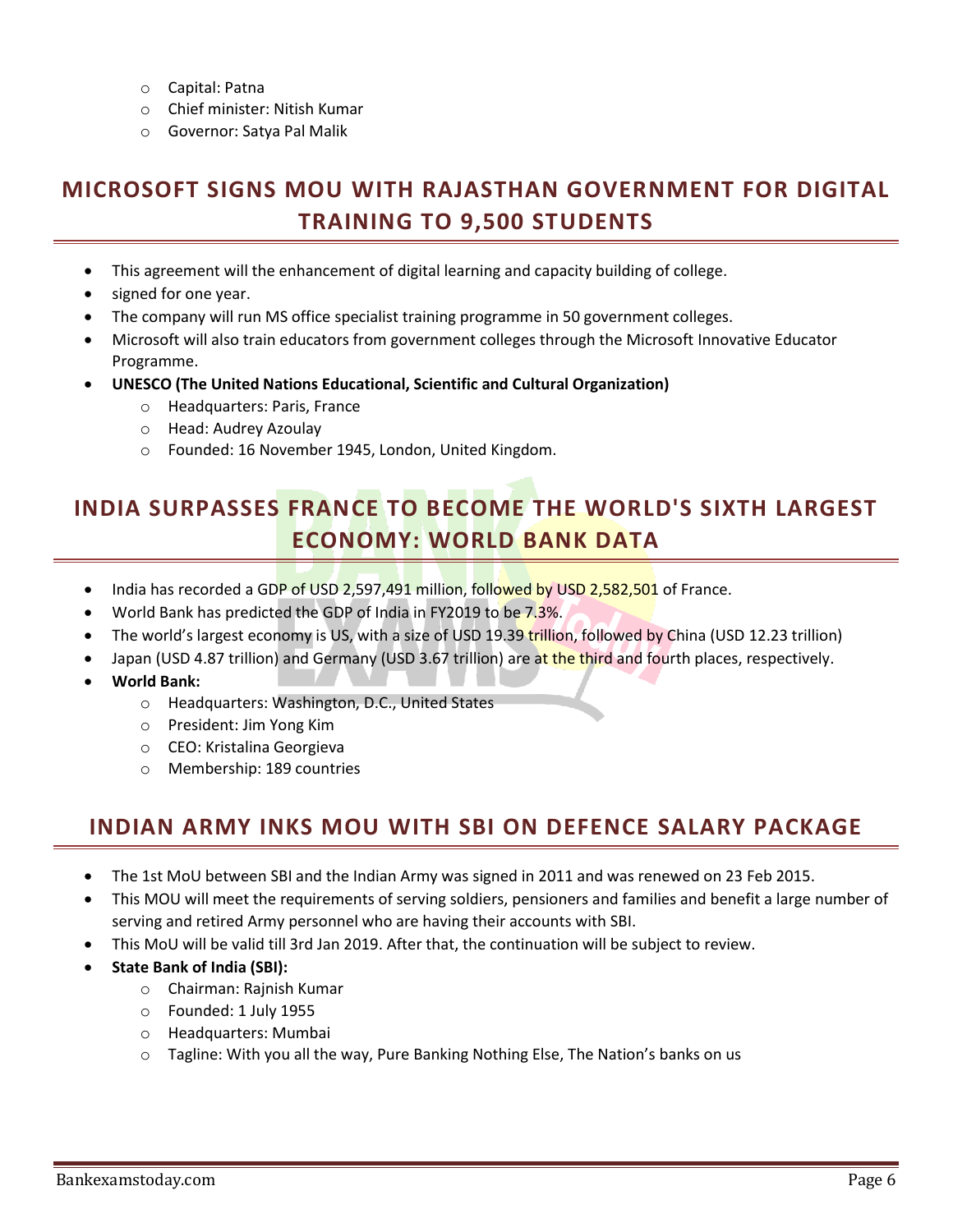## <span id="page-7-0"></span>**INDIA BECOMES 69TH SHAREHOLDER OF EUROPEAN BANK FOR RECONSTRUCTION & DEVELOPMENT (EBRD)**

- The Indian government applied for this EBRD membership in December 2017.
- The EBRD held its inaugural business forum in Mumbai on 22th June 2018.
- Co-hosted with the Federation of Indian Chambers of Commerce and Industry (FICCI), the Export-Import Bank of India, under the banner of "Mobilising private sector finance in the EBRD region and how Indian companies can benefit".
- **European Bank for Reconstruction & Development (EBRD):**
	- o Set up 1991
	- o Headquarters London
	- o President Suma Chakrabarti

## <span id="page-7-1"></span>**PROPOSAL BY DELHI-MUMBAI INDUSTRIAL CORRIDOR (DICDL) TO ALLOW PARTNERSHIP OF AAI & GUJARAT GOVERNMENT FOR RS. 2000 CRORE WORTH DHOLERA AIRPORT PROJECT**

- The Equity participation between AAI will be 51% and government of Gujarat 49%.
- The airport at the biggest upcoming greenfield city in India, will be built over four years.
- **Gujarat**
	- o Capital: Gandhinagar
	- o Chief minister: Vijay Rupani
	- o Governor: Om Prakash Kohli

## <span id="page-7-2"></span>**AIRTEL PAYMENTS BANK GETS NOD TO RESUME ENROLLING CUSTOMERS FROM RBI**

- last year, the UIDAI had temporarily suspended Airtel and its payments bank from conducting Aadhaar-based verification of its mobile customers. After that RBI directed the bank not to onboard new customers.
- In March, RBI also imposed a penalty of ₹5 crores on the bank for violating operating guidelines and KYC norms.
- The telco had deposited ₹2.5 crore as penalty with the UIDAI and credited back ₹138 crore of funds under the direct benefit transfer (DBT) scheme to the original accounts of 5.6 million beneficiaries.

## <span id="page-7-3"></span>**STATE BANK OF INDIA (SBI) TO ORGANISE A NATION-WIDE KISAN MELA:**

- This program is for helping imparting financial literacy to the farmers and would cover 10 lakh farmers in 14000 rural and semi urban branches.
- The initiative by SBI for resolving farmer's grievances and educate them about their rights and to educate farmers about the benefits of renewing KCC account.
- The bank will also issue Kisan Credit Card (KCC) with 10% of enhancement on their credit limit.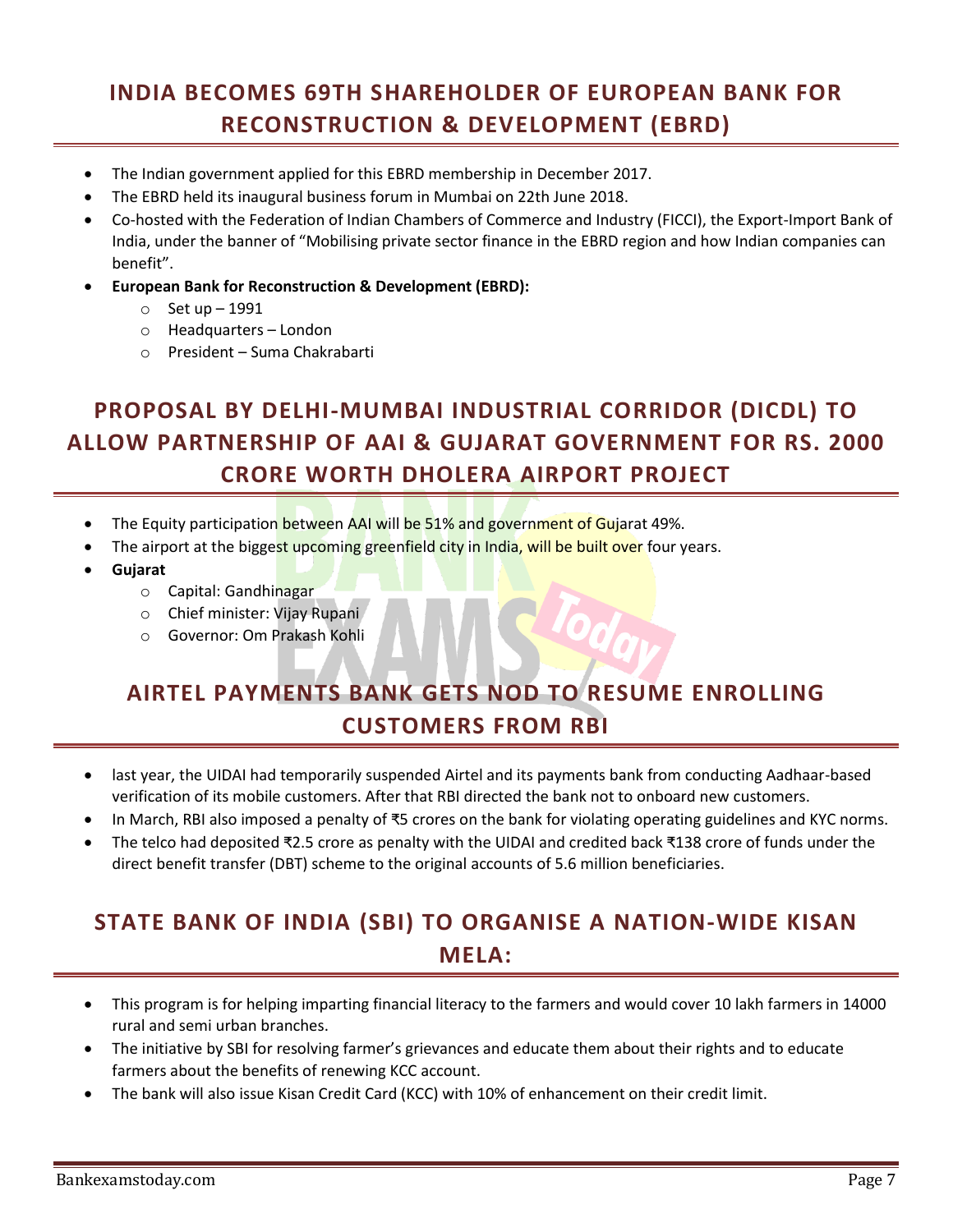- **SBI:**
	- o Chairperson: Rajnish Kumar
	- o Headquarters: Mumbai
	- o Founded: 1 July 1955

## <span id="page-8-0"></span>**7TH EDITION OF 'TRANSFORMATION SERIES CHALLENGE' TO BE UNVEILED BY YES BANK:**

- To address India's urban development concerns through Technology, It has partnered with 12 global leaders like Microsoft, Cisco, IBM and Adobe for the collaboration.
- The theme is 'Tech for Urban Development' and its main focus on Collaborative Innovation Collaboration as a Service (CaaS) which is an extension of the bank's ART (alliances and relationships driven by technology) philosophy.
- A cash prize of ₹5 lakhs will be awarded to the winning team, followed by ₹3 lakhs and ₹2 lakhs to the runnersup, over 30,000 students submitted solutions last year.
- **Yes Bank**
	- o Headquarters: Mumbai
	- o **CEO: Rana Kapoor**
	- o Tagline: Experience our Expertise

## <span id="page-8-1"></span>**INDIA GROWTH FORECAST CUT BY 0.1% FOR 2018 TO 7.3%: IMF (THE INTERNATIONAL MONETARY FUND):**

- the GDP growth to be 7.3% in 2018-19, earlier estimate of 7.4%, slightly less 0.1 percentage point in 2018 and 7.5% in 2019 for India as against 6.7% in 2017.
- cut is due to higher oil prices on domestic demand, Despite India's slight downgrade in the projections, it continues to outperform China.
- The global growth is projected to reach 3.9% in 2018 and 2019.
- **World Economic Outlook (WEO)**
	- o survey conducted and published by IMF.
	- o IMF Headquarters: Washington, D.C, United States
	- o CEO: Christine Lagarde (5 Jul 2011–)
	- o Membership: 189 countries

## <span id="page-8-2"></span>**FINANCE MINISTRY APPROVED RS 11,336 CR CAPITAL INFUSION IN 5 PSU BANKS:**

- The 5 banks are: Punjab National Bank (PNB), Andhra Bank, Corporation Bank, Indian Overseas Bank and Allahabad Bank.
- To enable the banks to make interest payments on additional Tier 1 bonds issued by banks.
- It would be the part of remaining Rs 65,000 crore out of Rs 2.11 lakh crore capital infusion over two financial years.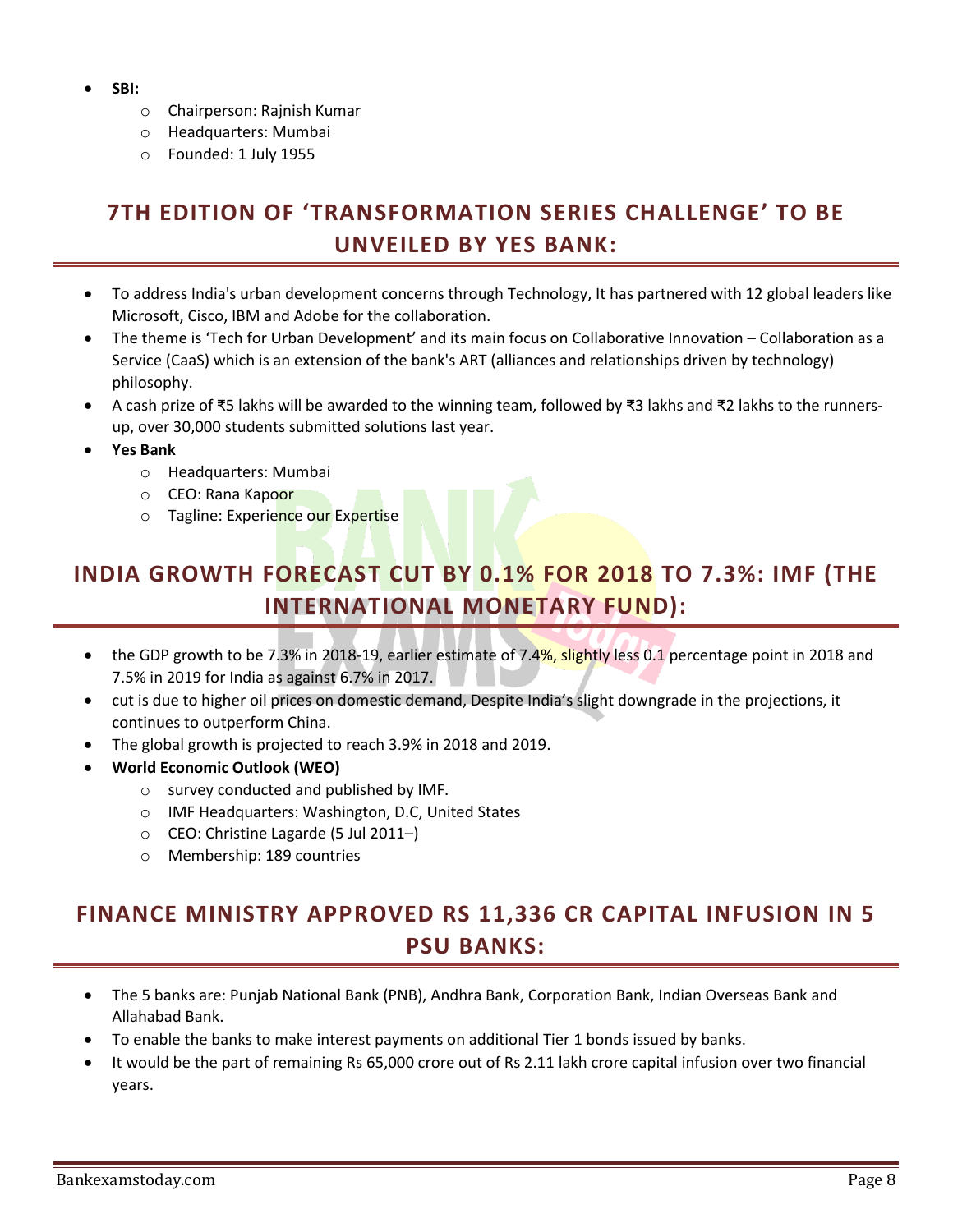## <span id="page-9-0"></span>**RBI TO ISSUE NEW 100 RUPEE NOTES WITH SPECIAL GUJARAT CONNECTION AND MOTIF OF GUJARAT'S 'RANI KI VAV'**

- It is a part of the revised design series introduced after demonetization in November 2016.
- The note has Swachh Bharat logo and slogan on its reverse and The base colour of the note is lavender.
- Dimension of the banknote will be 66 mm x 142 mm.
- **"RANI KI VAV":**
	- o Situated in the town of Patan in Gujarat, on the banks of Saraswati River
	- o Added to the list of UNESCO's World Heritage Sites on 22 June 2014.

## <span id="page-9-1"></span>**ALL-WOMEN J&K BANK BRANCH INAUGURATED BY FIRST LADY USHA VOHRA**

- 13 all women staffers of the inaugurated bank were given badges of distinction by the first lady.
- The bank will provide special service exclusively for women clients of the bank which include: Pink Gold and Platinum Saving Scheme, Special Loan facility for Women Entrepreneurs, Pink Gold Debit Card and Platinum Credit Card.
- **Jammu & Kashmir:**
	- o Capitals: Jammu (Winter), Srinagar (Summer)
	- o Governor: Narinder Nath Vohra.

## <span id="page-9-2"></span>**GOVERNMENT CUT MINIMUM YEARLY DEPOSIT FOR SUKANYA SAMRIDDHI ACCOUNT**

- The government has cut the minimum annual deposit requirement for accounts from Rs 1,000 earlier to Rs 250 for enabling more number of people to take advantage of this scheme.
- It was launched in 2015.
- To avail this, a parent or legal guardian can open an account in the name of the girl child until she attains the age of 10 years and it will be valid for 21 years from the date of opening, after which it will mature and the money will be paid to that girl child.

## <span id="page-9-3"></span>**INDIAN BANKS AND FINANCIAL INSTITUTIONS (FIS) SIGNED AN INTER-CREDITOR AGREEMENT (ICA)**

- To expedite the resolution of banks' non-performing assets (NPAs), or bad loans, and enable smooth credit flow.
- The committee headed by Punjab National Bank (PNB) Chairman Sunil Mehta under the control of Indian Banks' Association (IBA) worked under the Insolvency and Bankruptcy Code (IBC).
- Public sector banks, including the India Post Payments Bank, private sector banks, foreign banks, major financial institutions like LIC and HUDCO and private organisations like ICICI Bank will join the ICA.
- For taking joint actions for resolution of stressed accounts, ICA will act as a platform for banks and financial institutions.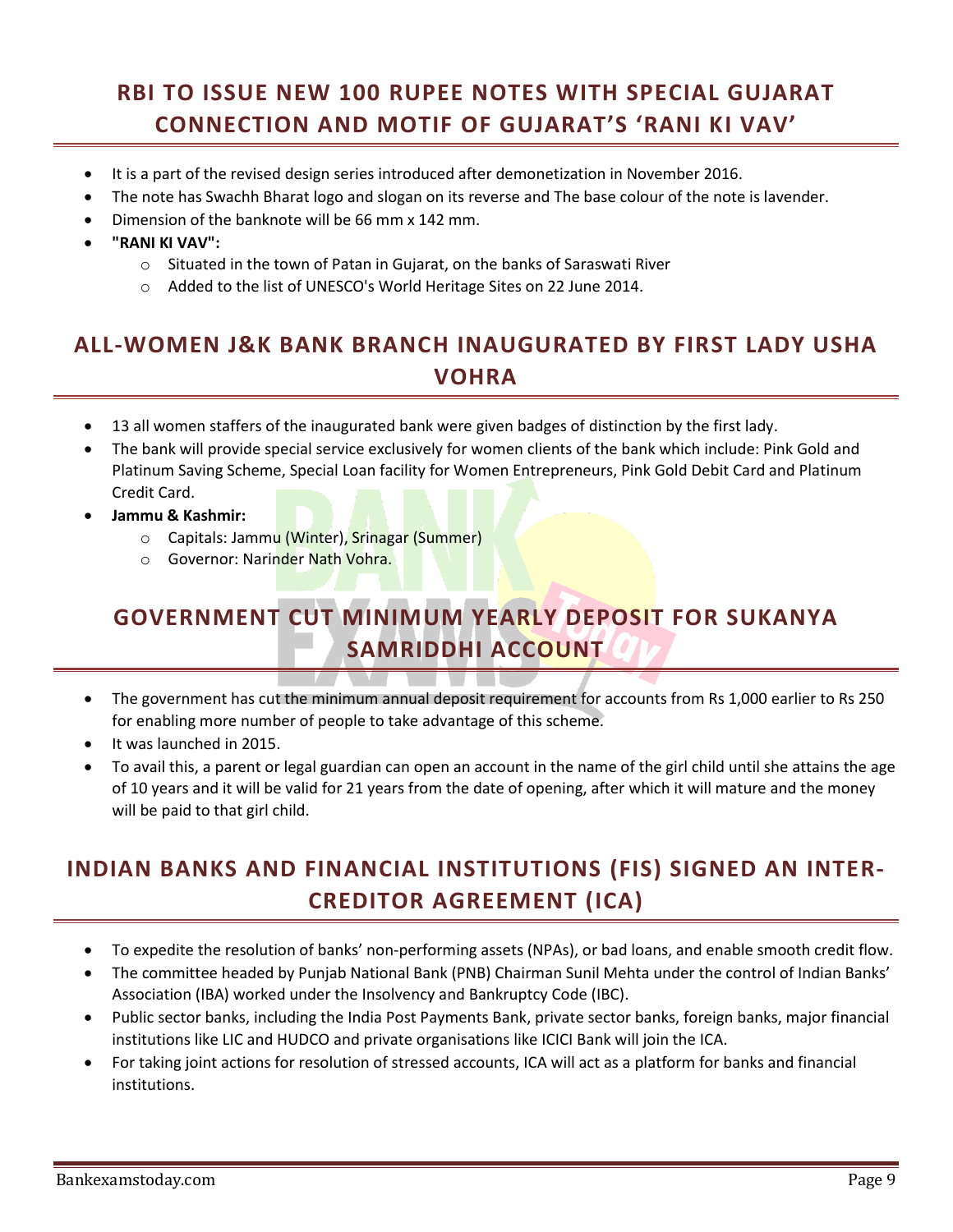#### <span id="page-10-0"></span>**SEBI APPROVES BHARTI INFRATEL, INDUS TOWER MERGER DEAL**

- It has received clearance from the BSE and NSE for the merger and will approach for approval of National Company Law Tribunal.
- This marger would create the largest mobile tower operator in the world outside China.
- Have over 163,000 towers across 22 telecom service areas in India.
- **Bharti Airtel**
	- o CEO: Gopal Vittal
	- o Headquarters: New Delhi

#### <span id="page-10-1"></span>**OXIGEN ANNOUNCES SIGNS MOU WITH FINCARE SMALL FINANCE BANK**

- For starting branchless banking
- Through internet and mobile banking, the Bank will offer bill pay services to its customers, also expand other payments services such as POS network, micro-ATMs, pre-paid cards, Bharat Bill Payment System (BBPS), UPI and Bharat QR and Aadhaar Enabled Payment System (AEPS) through Oxigen.
- **Fincare small finance bank:**
	- o Headquarters: Bengaluru, Karnataka.
- <span id="page-10-2"></span> **Oxigen:**
	- o Founded: 2004.
	- o Headquarters: Gurugram.

## **IRDAI HAS CONSTITUTED A 16-MEMBER COMMITTEE TO MONITOR THIRD PARTY PRICING AND PREMIUM RATES**

- It is to examine motor third party insurance pricing and make recommendations on the premium rates for 2019- 20, Also been tasked to revisit the classification of vehicles, in view of the development in the industry.
- P.J. Joseph is the chairman of the committee.
- The formation of the committee comes in the backdrop of a cargo transporters strike to highlight various demands.
- **IRDAI:**
	- o Founded: 1999
	- o Headquarters: Hyderabad.
	- o Chairman: Subhash Chandra Khuntia.

## <span id="page-10-3"></span>**SOFTBANK AND PAYTM PARTNER TO LAUNCH CASHLESS PAYMENTS SERVICE IN JAPAN**

- launched by SoftBank's joint venture company PayPay.
- Utilise Paytm's technology and expertise in mobile payments also promote cashless payment in Japan.
- To help and boost the government's decision of raising the cashless payment ratio to 40 per cent by 2025 this decision was taken, because Cash is mainly used for payment in Japan with cashless payments only remaining at 20%.